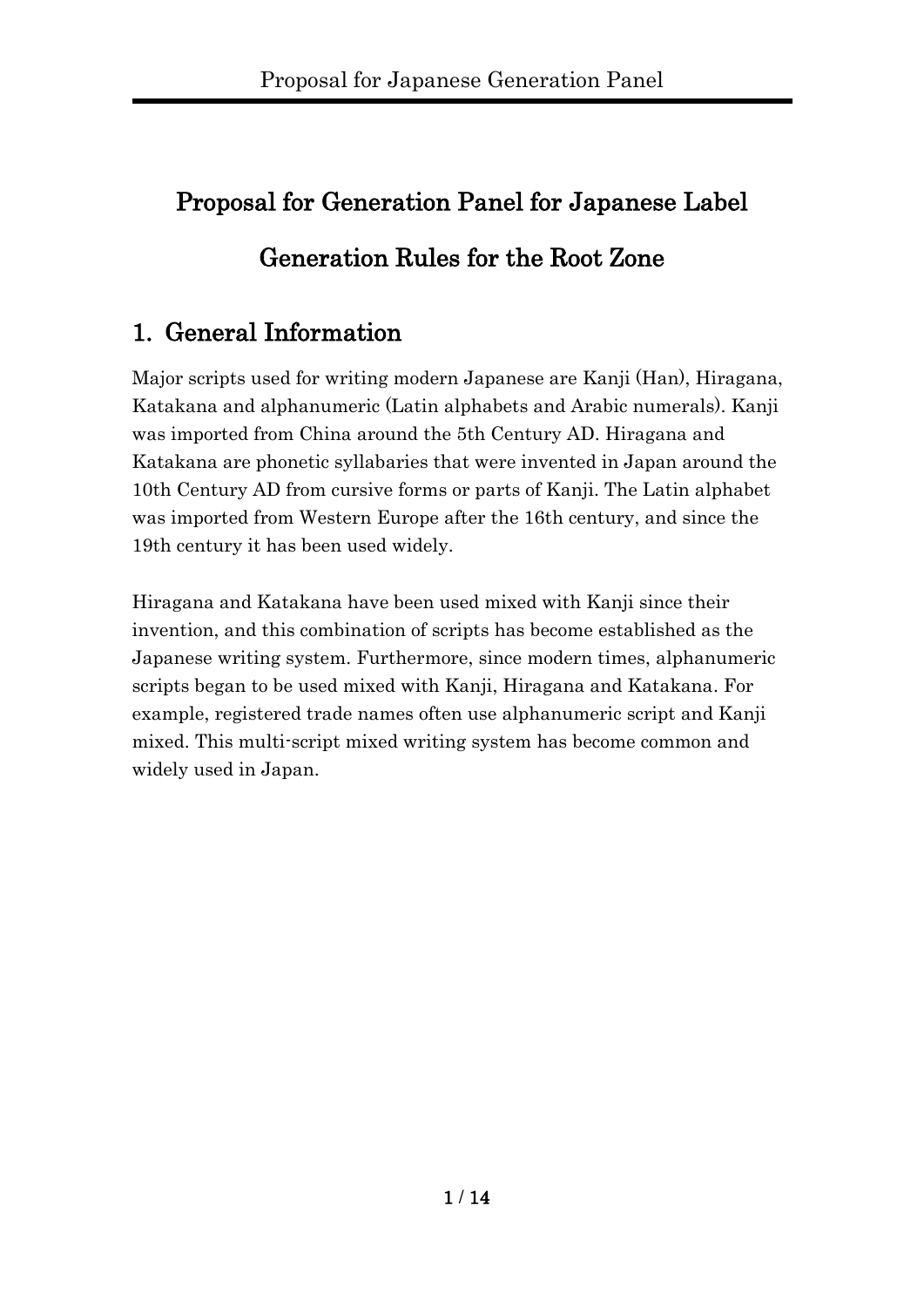#### 1.1. Target Script for the Proposed Generation Panel

As stated above, scripts for Japanese writing system are Kanji, Hiragana, Katakana and alphanumeric.

The following are the ranges of Japanese scripts used for Japanese Domain Names.

In ISO 15924, the script for Japanese language is mainly defined in the following specifications :

ISO 15924 code: Jpan ISO 15924 no.: 413 English name: Japanese (alias for Han + Hiragana + Katakana)

The ranges of Kanji (CJK Unified Ideographs) defined in Unicode are: CJK Symbols and Punctuation: 3005, 3006 CJK Unified Ideographs: 4E00-9FCC CJK Unified Ideographs Extension A: 3400-4DB5 CJK Unified Ideographs Extension B: 20000-2A6D6 CJK Unified Ideographs Extension C: 2A700-2B734 CJK Unified Ideographs Extension D: 2B740-2B81D

(CJK stands for Chinese, Japanese and Korean)

The ranges of Hiragana and Katakana defined in Unicode are: Hiragana: 3041-3096, 309D-309E Katakana: 30A1-30FA, 30FC-30FE

In ISO 15924, the alphanumeric script is defined in the following specifications:

ISO 15924 code: Latn ISO 15924 no.: 215 English name: Latin

The range of the Latin alphabet defined in Unicode is: Basic Latin: 0061-007A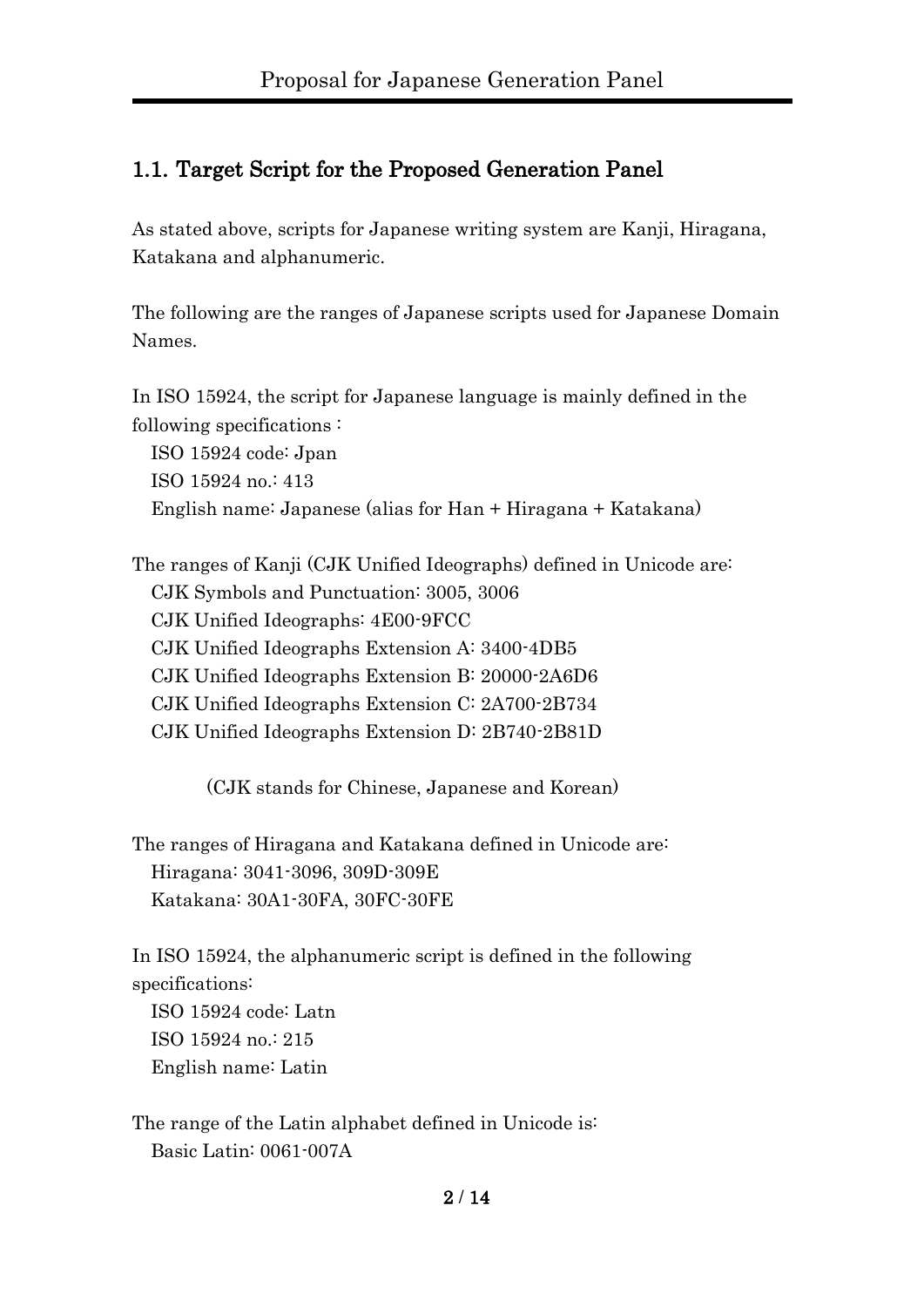#### 1.2. Principal Languages using the Script

The Japanese writing system usually uses four scripts. They are: Kanji, Hiragana, Katakana, and alphanumeric.

Kanji (Han) has been used in Mainland China, Taiwan, Macau, Malaysia, Singapore, Korea, Japan and elsewhere. The Kanji used in Japan were originally imported from China, but during over 1,000 years of the history of Japanese, the creation of Japanese-particular characters (Kokuji) and character simplification in the Japanese particular way (Shinji) occurred. The Kanji for Common Use (Joyo Kanji) was defined as a set of Kanji used in official documents, newspapers and generic magazines, and more than 2,100 characters were prescribed there. Furthermore, the Kanji for Personal Names (Jinmeiyo Kanji) that are not included in Joyo Kanji were defined, and more than 860 characters were prescribed there. JIS X 0208 is the most widely used character standard in Japan and consists of the Joyo Kanji, Jinmeiyo Kanji and other characters to represent geographical names and historical names, and more than 6,300 characters are prescribed there. There exists a correspondence between Old-form Kanji (Kyuji) which are not simplified and New-form Kanji (Shinji) which are simplified as variants in Japan, but Kyuji and Shinji are often distinguished in the context of personal names and organizational names.

For the Han script in Chinese, there are Simplified Characters (used in Mainland China, Singapore, etc.) and Traditional Characters (used in Taiwan, Hong Kong, Macau, etc.). Simplified Characters are transformed forms of frequently used Traditional Characters for easy writing, and these are recognized as interchangeable variants in Chinese. Note that the usage of Traditional Characters in the Simplified Chinese area is very low, and vice versa. In addition, mixed usage of Simplified Characters and Traditional Characters is very low.

Hanja is the Korean name of Chinese characters. Hanja used in South Korea are mostly Traditional forms, but only Hangul is used in the modern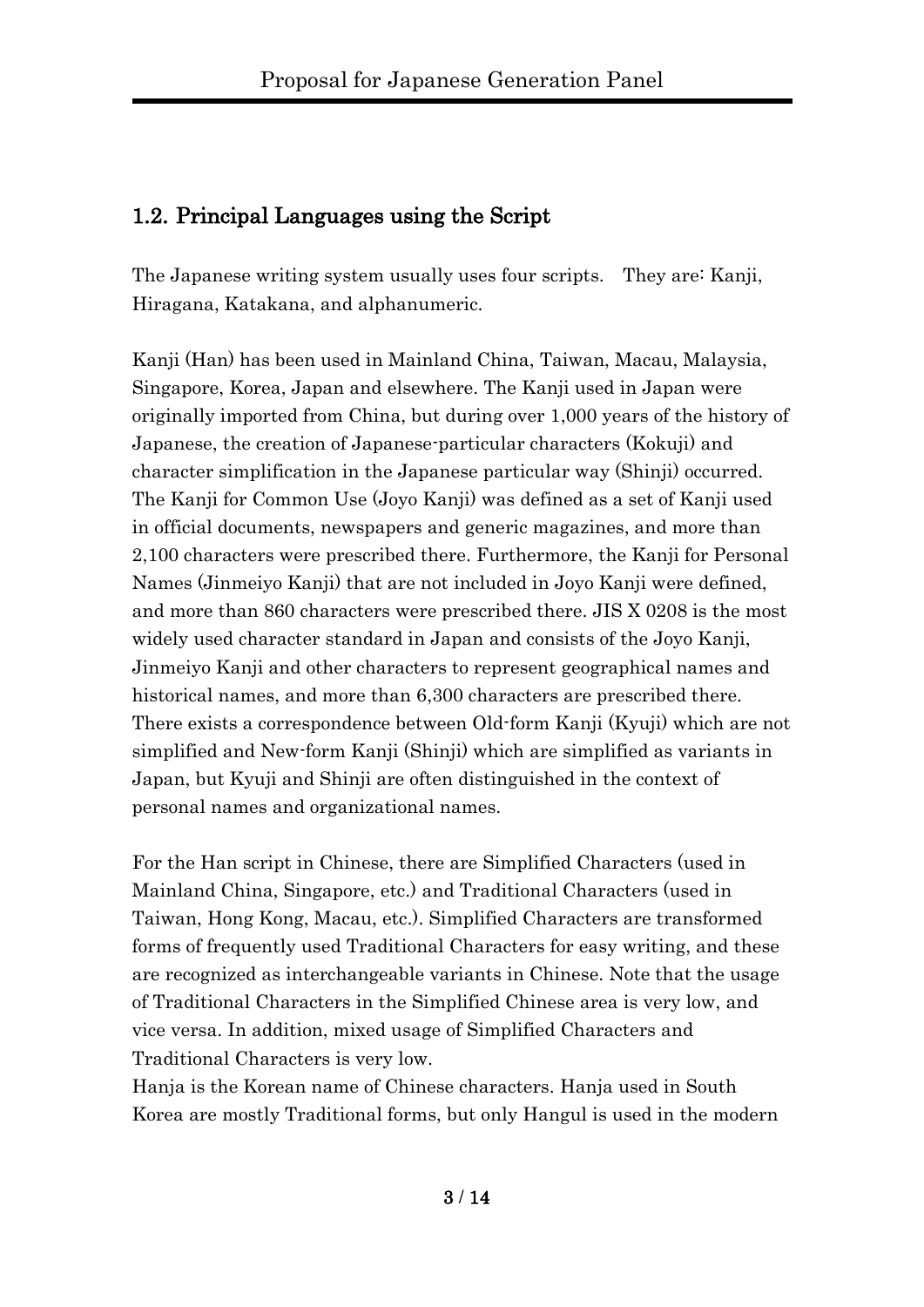Korean writing system with few exceptions, and the usage of Hanja in public documents, newspapers, and general magazines is supplementary.

Hiragana and Katakana are characters invented in Japan, and used only in Japan, not in other countries or regions<sup>1</sup>. Hiragana and Katakana are both syllabic characters and there's one-to-one mapping between Hiragana character and Katakana character with the same pronunciation, but they are not recognized as variants. Hiragana is mainly used as suffixes to Kanji to complete the full reading of the word, for adverbs, conjunctions, and to rewrite difficult Kanji into forms for easy reading. Katakana is mainly used to represent loanwords and onomatopoeic words.

The Latin script is used in many countries and regions in the world as well as Arabic numerals. In Japanese it is mainly used to represent loanwords and abbreviations. Furthermore, it is sometimes used mixed with Kanji, Hiragana and Katakana to represent company names and trade names.

#### 1.3. Countries with Significant User Communities for the Script

Kanji (Han) has been used in Mainland China, Taiwan, Macau, Malaysia, Singapore and more, where the Chinese language is used. In addition, in countries such as Japan and Korea, Kanji (Hanja) was imported and used. Hiragana and Katakana were invented in Japan and are being used only in Japan.

The Latin script is used in English speaking countries. In addition, decorated versions of Latin Script-based characters are used in countries where Latin script-based languages are used (such as France and Germany).

Countries where Kanji are used are shown in the world map below. (This map is derived from the CGP proposal.)

 $\overline{a}$ 

<sup>1</sup> Japanese is defined as one of official languages in Angaur, but not used in daily life. See also: <http://en.wikipedia.org/wiki/Angaur>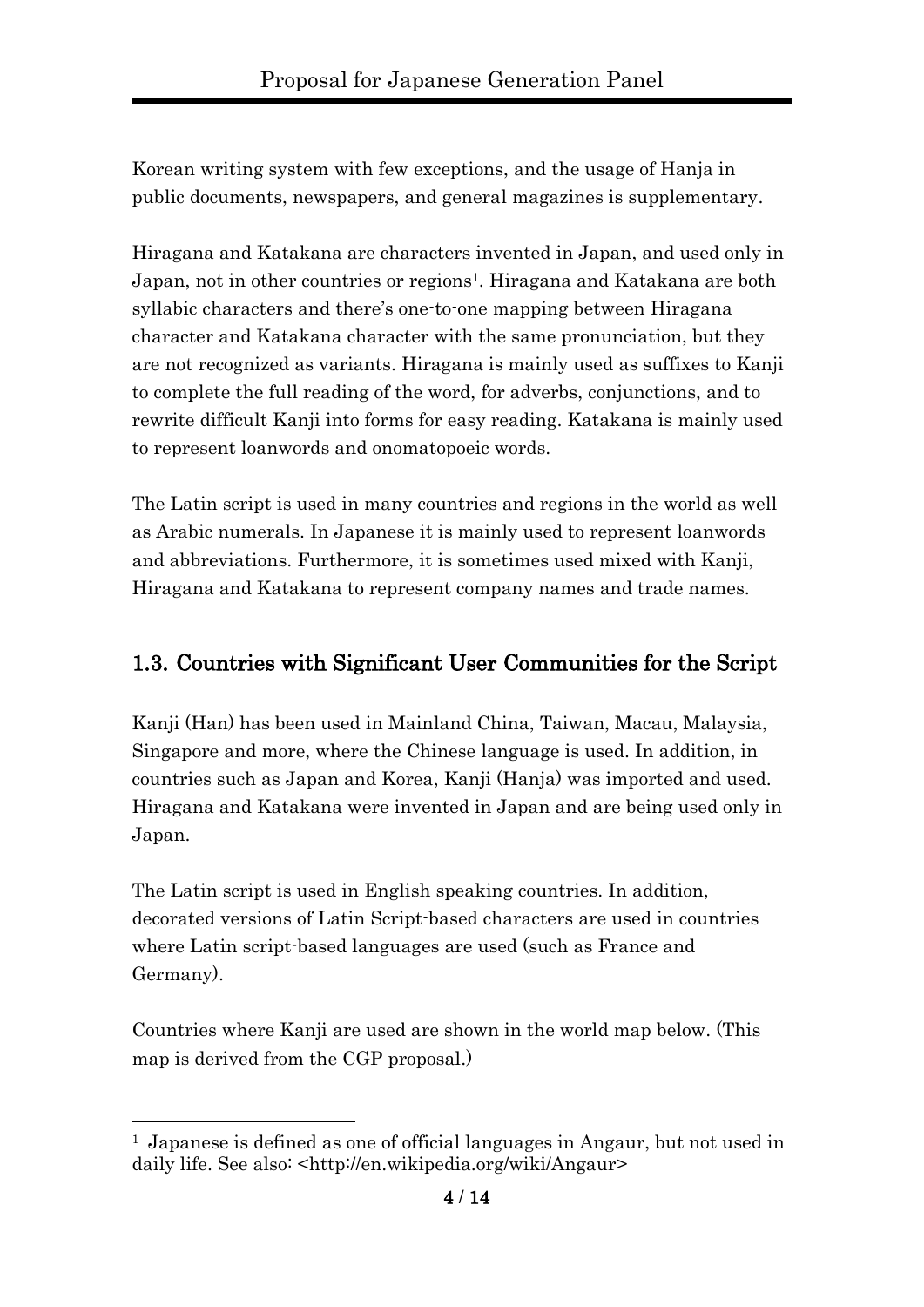

| Kanji (Chinese script) used in conjunction with Hiragana and Katakana in the same language<br>(Japan) |
|-------------------------------------------------------------------------------------------------------|
| Hanja (Chinese script) used in conjunction with Hangul in the same language (Republic of Korea)       |
| Hans (Simplified Chinese) used exclusively or almost exclusively (Mainland China)                     |
| Hant (Traditional Chinese) used exclusively or almost exclusively (Taiwan, Macau and Hong<br>Kong)    |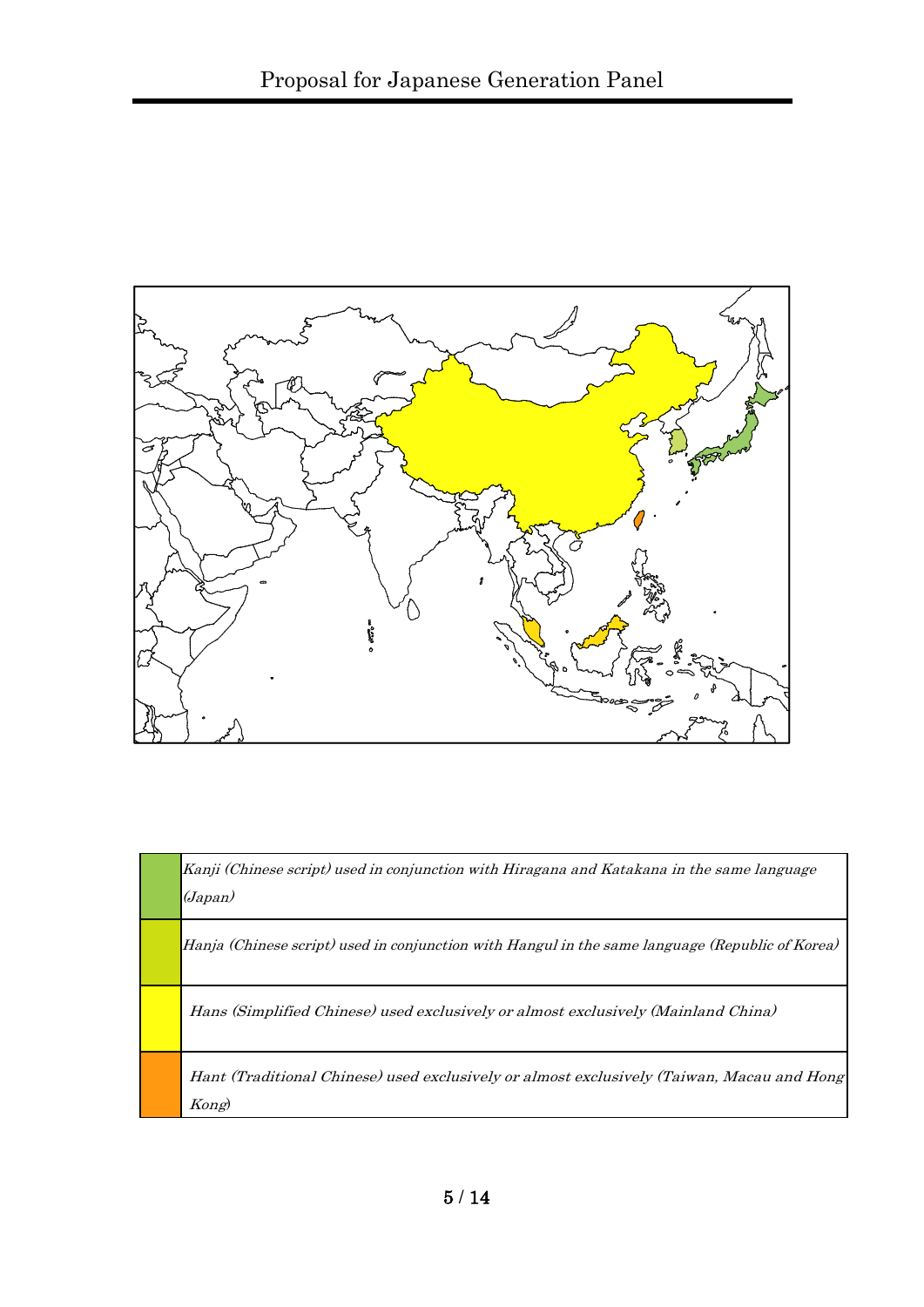Hans (Simplified Chinese) used formally but Hant (Traditional Chinese) continue to be used widely

# 2. Proposed Initial Composition of the Panel

## 2.1. Panel Chair and Members (with Expertise)

Hiro Hotta (chair)

- Director of Corporate Planning, Japan Registry Services (JPRS)
- Council member of ICANN ccNSO
- Board member and Treasurer of APTLD
- Board member of the Internet Association Japan (IAjapan)
- Former chair of Asia&Pacific Internet Association (APIA)
- Former chair of the JPNIC International Relations Working Group
- Former member of CJK Joint Engineering Team (JET)
- Former member of JPNIC IDN Taskforce (IDN-TF)

Akinori Maemura (vice chair)

- General Manager, Internet Development Department, Japan Network Information Center (JPNIC)

- Chair of APNIC EC
- Member of Coordination Council of NETmundial Initiative
- Director of JPCERT Coordination Center
- Former Member of NETmundial EMC
- Former Board member of Japan Network Information Center (JPNIC)
- Former member of JANOG committee

Shigeki Goto

- Professor at Department of Computer Science and Engineering, Waseda University, Japan

- President of Japan Network Information Center (JPNIC)
- Advisor to Asia-Pacific Advanced Network (APAN)
- Chair of JP Domain Name Advisory Committee
- Former member of Telecommunications Council, Japanese Government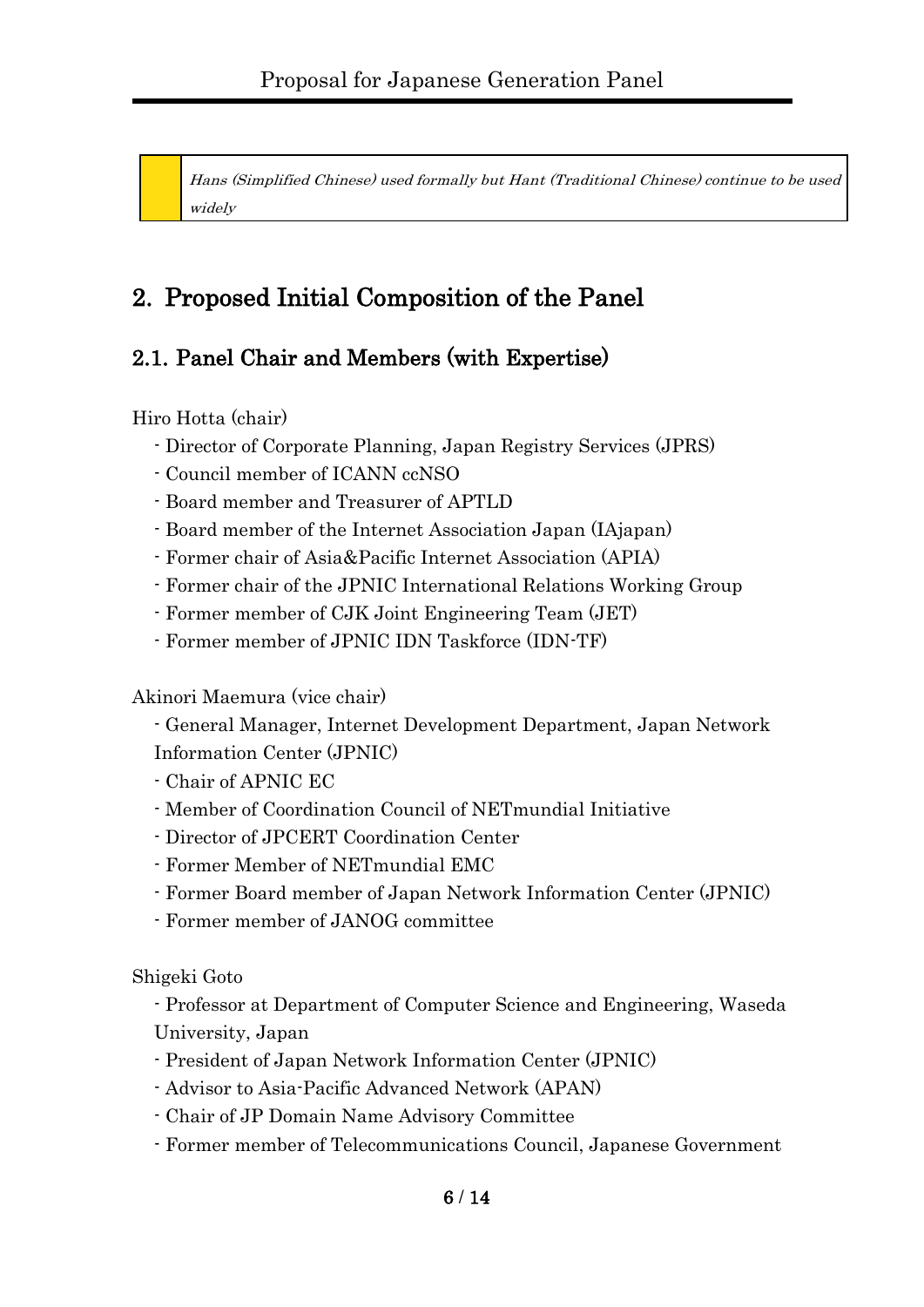- Former vice chair of Japan Internet Domain Name Council
- Former chair of Japanese Domain Names Association (JDNA)
- Former member of CJK Joint Engineering Team (JET)
- Former member of JPNIC IDN Taskforce (IDN-TF)

Kazunori Konishi

- NOC Director of Asia-Pacific Advanced Network (APAN)
- Former professor of Cyber University
- Former Board member of Japan Network Information Center (JPNIC)
- Former Board member of Japanese Domain Names Association (JDNA)
- Founder of CJK Joint Engineering Team (JET)
- Former member of JPNIC IDN Taskforce (IDN-TF)
- Co-author of JET Guidelines (RFC 3743)

Tsugizo Kubo

- Professor, Senshu University Law School, Japan
- Panel of Experts appointed by WIPO in the WIPO Internet Domain Name Process 1999

- A member of the Advisory Committee of the Internet Association Japan (IAjapan)

- Former chairman of the Trademark Committee of the Japan Intellectual Property Association (JIPA)

- Former managing Director of the Japan Trademark Association (JTA)

- Former member of the Advisory Council of the Japan Network Information Center (JPNIC)

- Former chair of the JPNIC Domain Name Working Group (DOM-WG)

- Former chairman of the JPNIC Domain Name Dispute Resolution Policy Taskforce (DRP-TF)

- Former DRP panelist of the Prefecture Type JP Domain Name Sunrise of Japan Registry Services Co., Ltd. (JPRS)

Yoshitaka Murakami

- Senior Consultant, Consulting Group, Brights Consulting Inc.
- Project Leader, New gTLD Project Team, Brights Consulting Inc.

- Accredited Paraprofessional Interpreter/Paraprofessional Translator (Australia)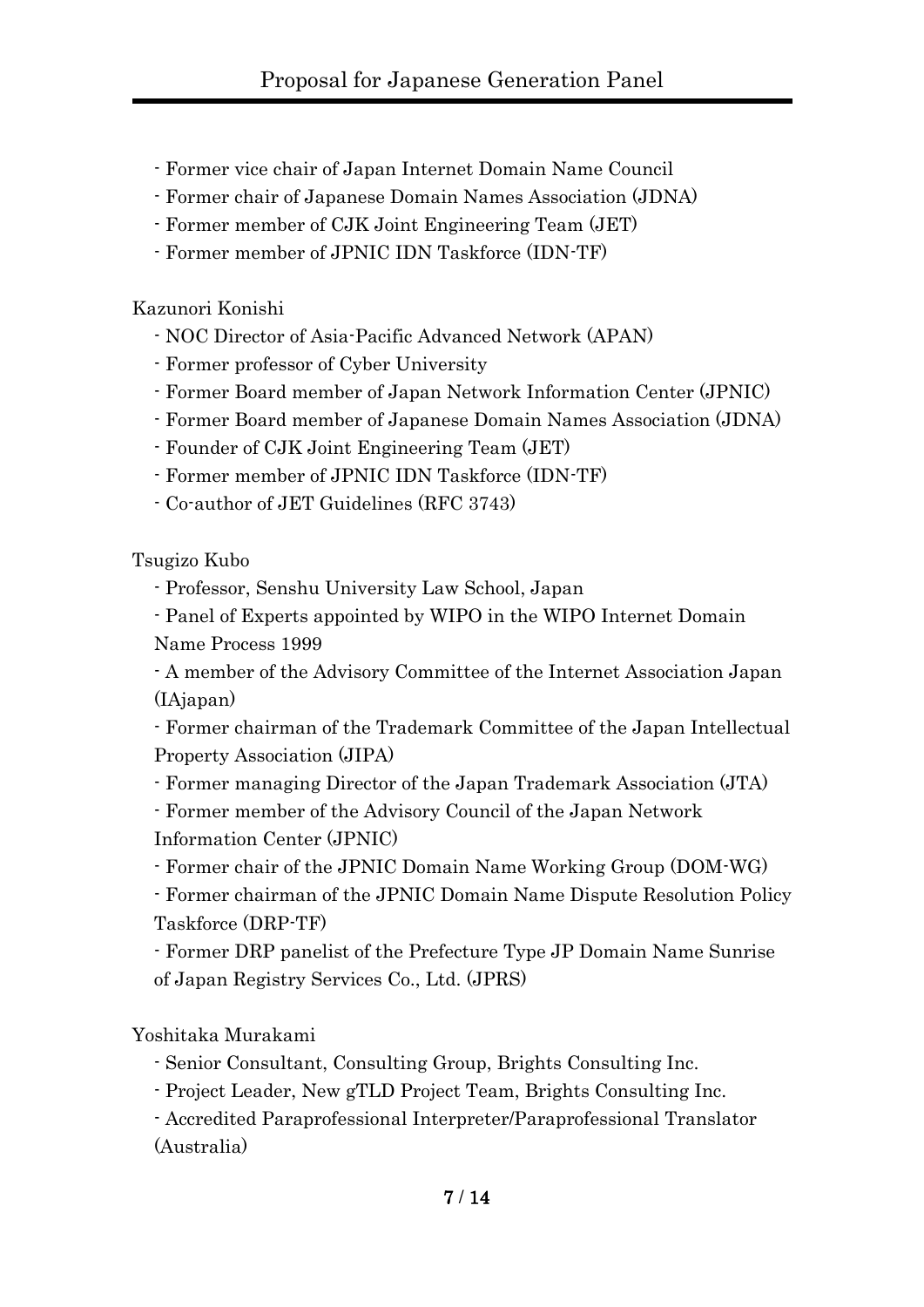Shuichi Tashiro

- General Manager, Open Standards Promotion Center Technology Headquarters, Information-technology Promotion Agency, Japan

- Member of ISO/IEC JTC1/SC2/WG2/IRG
- Secretary of IPA Character Information Infrastructure
- Former member of CJK Joint Engineering Team (JET)
- Former member of JPNIC Domain WG (DOM-WG)
- Former member of JPNIC IDN Taskforce (IDN-TF)

Yoshiro Yoneya

- Senior Researcher, Research and Development Department, Japan Registry Services (JPRS)

- Co-chair of IETF precis WG
- Board member of DNS operator group Japan (DNSOPS.JP)
- Former member of ICANN IDN VIP Chinese Case Study Team
- Former secretary general of Japanese Domain Names Association (JDNA)
- Former member of CJK Joint Engineering Team (JET)
- Former chair of JPNIC IDN Taskforce (IDN-TF)
- Co-author of downgrading mechanism for EAI (RFC 5504)

#### 2.2. Panel Diversity

The members of the initial Japanese Generation Panel consist of experts with various backgrounds. Each member has experience in one or more of the areas of IDN standardization, CJK discussion in JET (cf. Section 2.3), establishment of Japanese Domain Name rules, policy making in ICANN through the participation from various sectors.

Although all the members of the initial Japanese Generation Panel are Japanese, most of them have experience in internationalization (multilingualization) of the Internet worldwide, therefore, they have a deep knowledge of Japanese and other (especially Asian) languages in terms of internationalization of the Internet.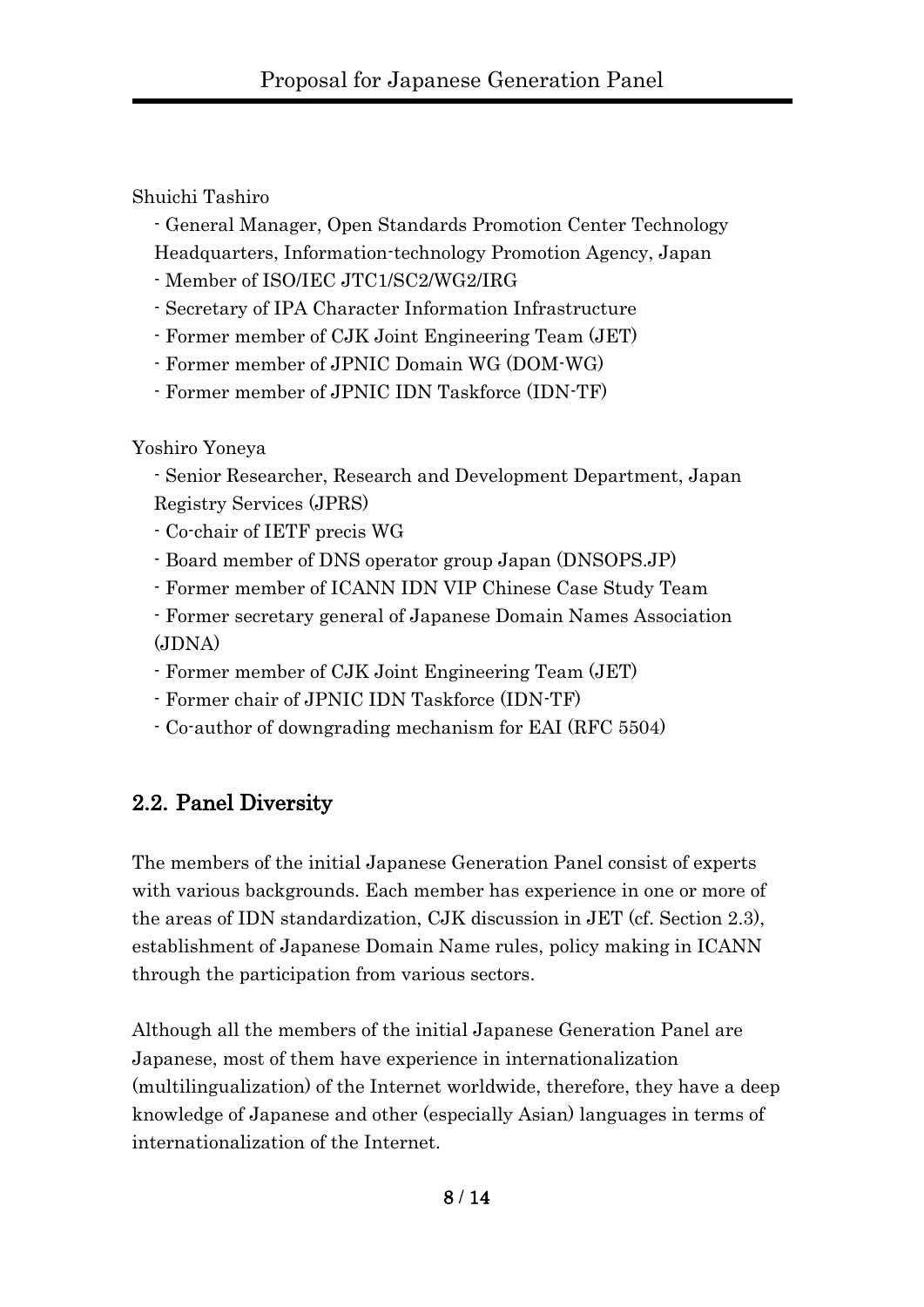## 2.3. Relationship with Past Work or Working Groups

JP Domain Names started an IDN registration service in February 2001. It is a domain name registration service called "General-use JP Domain Name", which registers ASCII and IDN labels on the second level under .JP. Also, in November 2012, the domain name registration service called "Prefecture Type JP Domain Name" started, and it registers ASCII and IDN labels on the third level where the second level is a prefecture name.

In General-use JP Domain Names, as of 1 November 2014, 13% of the 93.9K registered domain names are IDNs, and in Prefecture Type JP Domain Names, 25% of the1.2K registered domain names are IDNs.

Furthermore, about 4% of these IDNs are Latin script mixed IDNs. The Japanese Domain Names rules for JP are registered to IANA's Repository of IDN Practices as .jp Japanese (Language Tag: ja-JP), and are also used in .asia registration rules.

JPNIC convened various experts such as domain name experts, trademark experts, character code experts and so on, and has led discussions since September 2000, and developed rules for Japanese Domain Names. During the development process, specifications were published to the community and there was a call for public comments. Major characteristics of the specifications of Japanese domain names are:

- String consists of alphanumeric script, Kanji, Hiragana and Katakana which must include one or more Kanji, Hiragana or Katakana.
- Kanji must be in range of JIS X 0208 first level and second level (6355 characters). Moreover, Hiragana (85 characters), Katakana (89 characters) and quasi-Kanji (5 characters) must be in the same range.

No variants exist.

During about 14 years experience of service delivery, there were no complaints or objections to these Japanese Domain Name rules.

CJK have the possibility of using the same Han (Kanji) characters in common. But the ranges of the Han characters and the definitions of variants are different for each of CJK.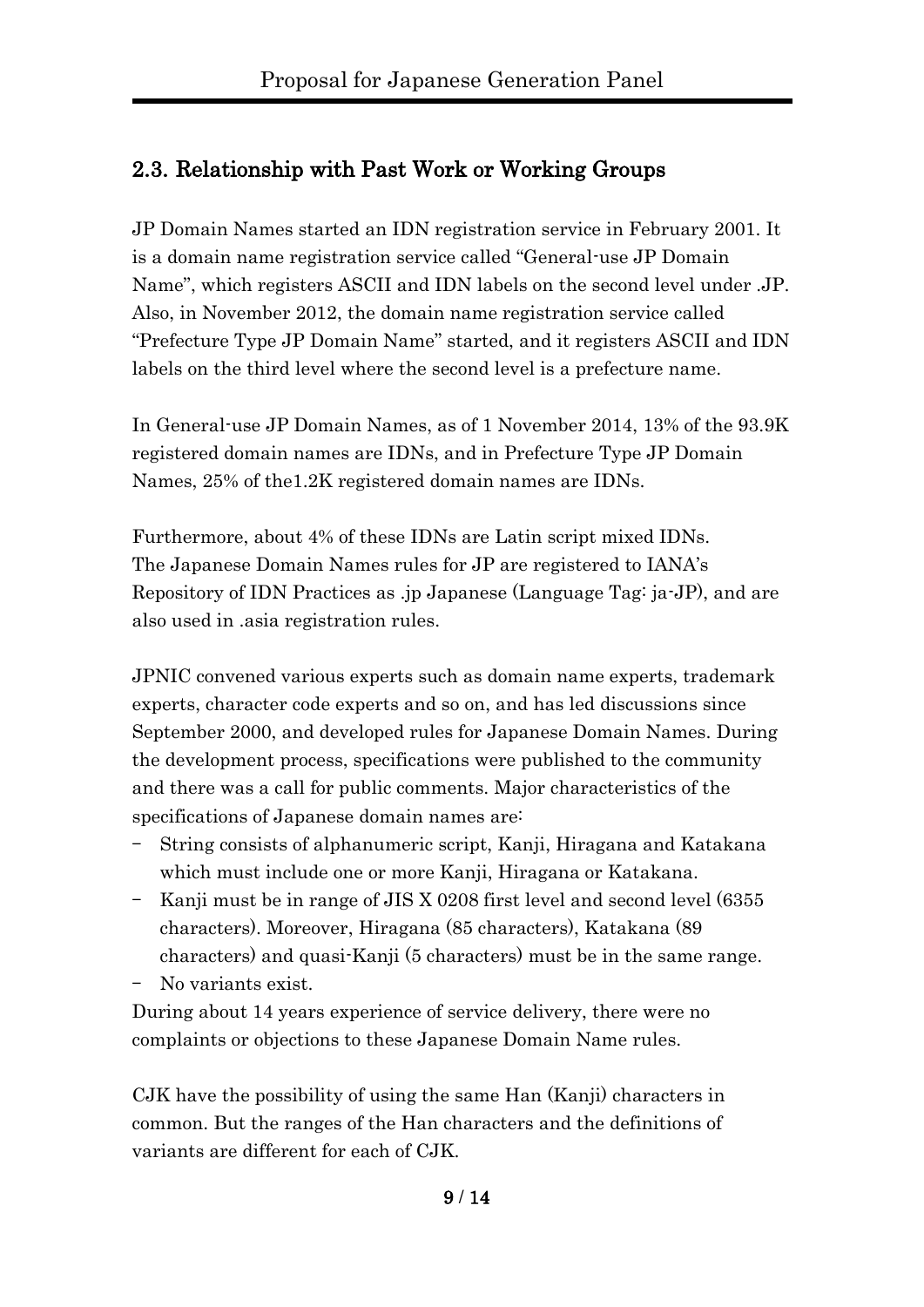Through the consideration of Internationalizing Domain Name in Applications (IDNA) in the IETF, there was a discussion regarding which part should process variants. During the discussion, there was an argument that variants should be processed at protocol level, but there was the issue that it is impossible to process variants which require different treatment in each language at protocol level.

Therefore, countries and regions that use CJK established the JET (Joint Engineering Team), and discussed variant processing together. Finally JET got consensus that it should be processed at domain name registration and utilization level (not at protocol level), and published RFC 3743.

## 3. Work Plan

## 3.1. Characteristics of the Japanese LGR

Among the characters defined in 1.1, character repertoire defined by Japanese LGR will be selected from those defined in MSR-1. The repertoire will be restricted to the set allowed by the script identifier Jpan (ISO 15924 code for Japanese), which does not include the ASCII set.

As described in 1.3 and 2.3, Japanese language uses Kanji script that is also used by Chinese community and Korean community. However, the characters used in Chinese, Japanese, and Korean languages have different character sets and variant definitions. Therefore, Japanese Generation Panel (JGP) needs to cooperate and coordinate with Chinese Generation Panel (CGP) and Korean Generation Panel (KGP) in defining Japanese LGR in order for the RootLGR to be defined as harmonized as possible.

#### 3.2. Suggested Timeline with Significant Milestones

2014

Aug – Dec Preparation for establishment of JGP Development of Japanese LGR

10 / 14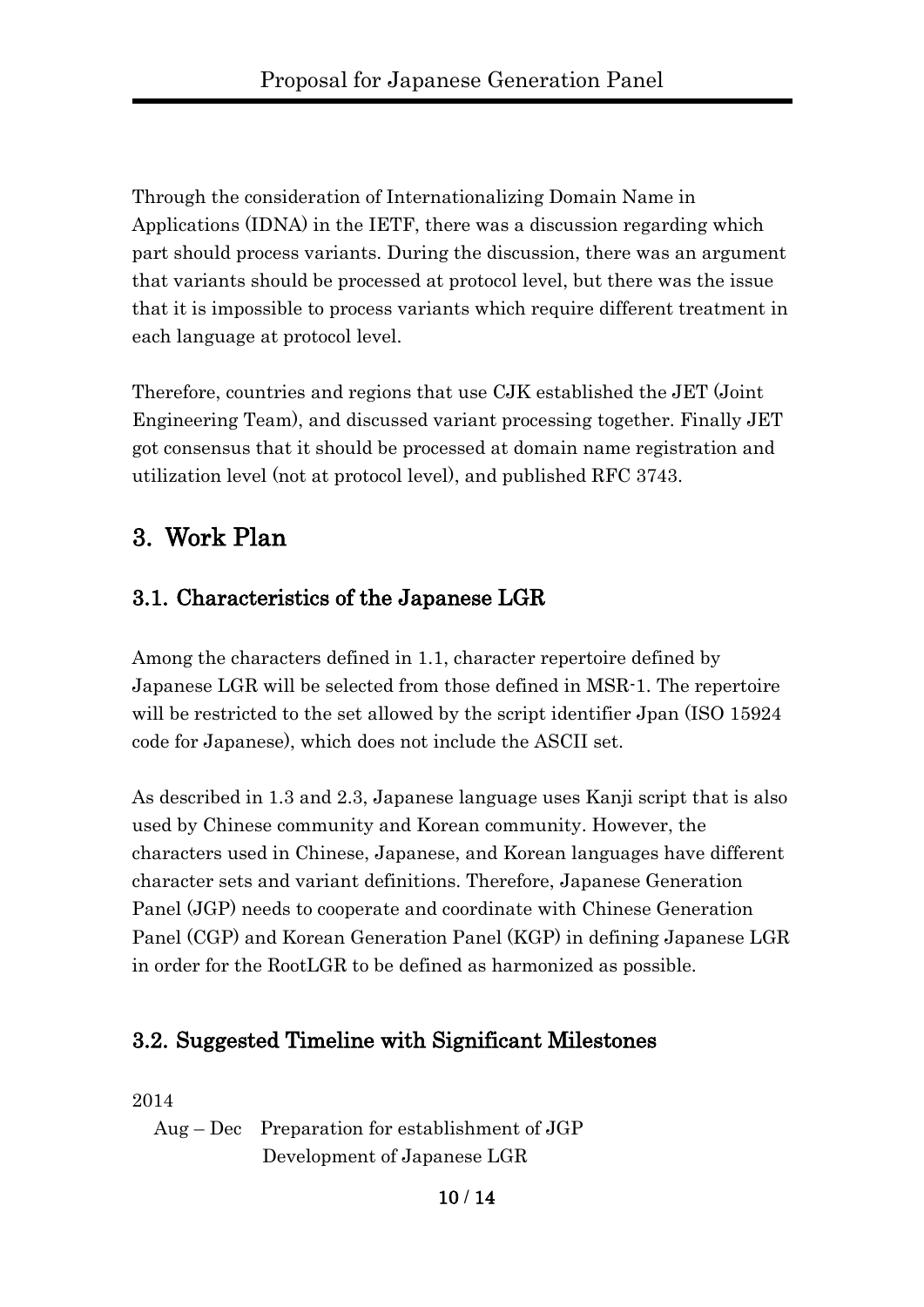Investigation of the subject matter of CJK coordination

2015

| Jan     | Development of Japanese LGR                             |
|---------|---------------------------------------------------------|
|         | Investigation of the subject matter of CJK coordination |
| Feb     | Application for establishment of JGP                    |
|         | Announcement of application for JGP establishment       |
|         | domestic                                                |
|         | CJK coordination committee meetings                     |
| Mar-May | Development of Japanese LGR                             |
|         | CJK coordination committee meetings                     |
| May     | Submit draft Japanese LGR to ICANN                      |
| June-   | Coordination with IP                                    |
|         |                                                         |

 Note: This schedule will be updated in a timely manner according to the increasing/decreasing number of action items, the CJK coordination situation, and so on.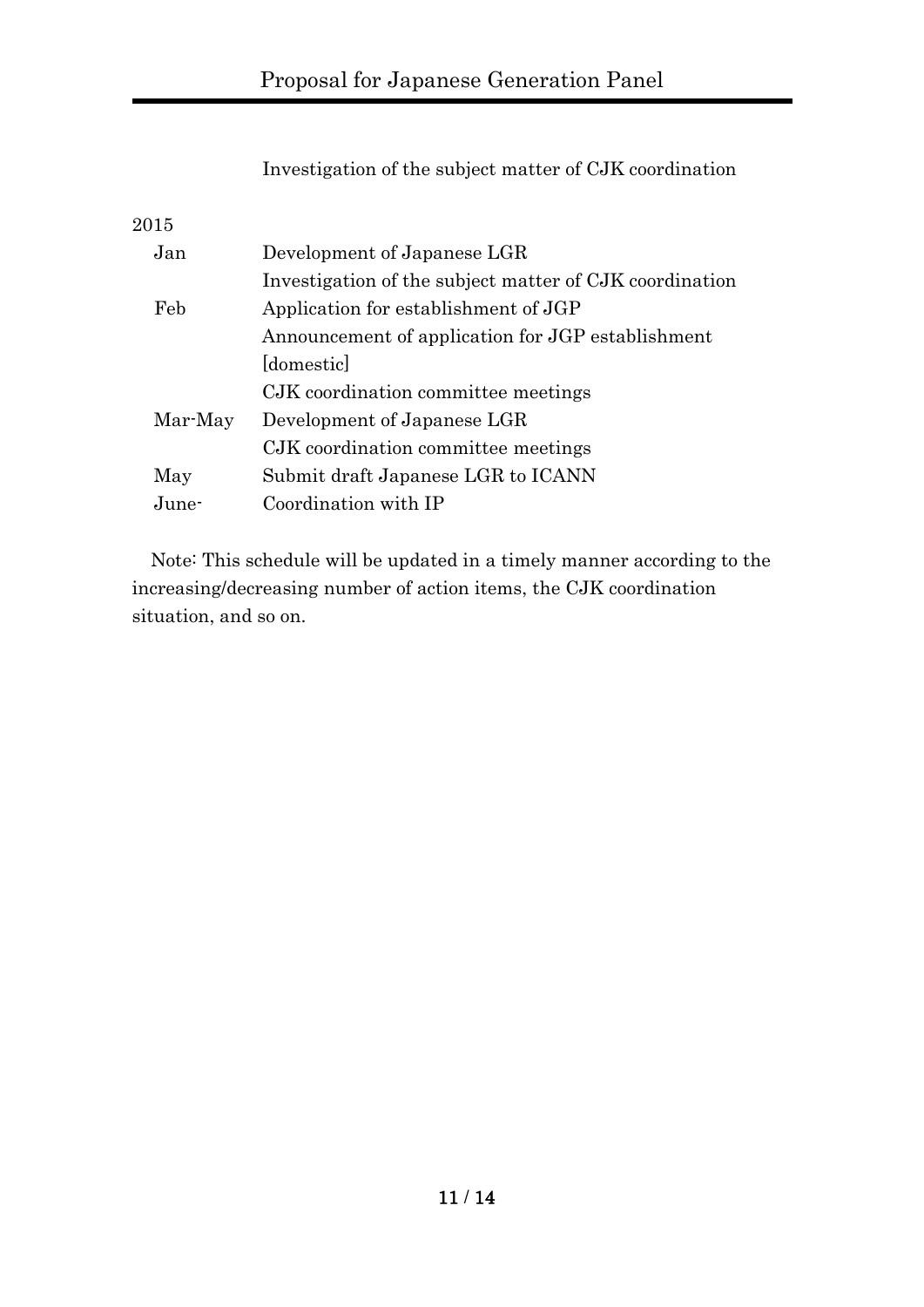## 3.3. Proposed Schedule of Meeting and Teleconferences

Meeting are scheduled once or twice per month.

#### 3.4. Sources of Funding for Travel and Logistics

JPNIC or JPRS, Secretariat of JGP, to provide meeting rooms and remote participation facilities if necessary. Each panel member or their affiliations to defray travel expenses and facilities for remote participation.

## 3.5. Need for ICANN Provided Advisors

Not anticipated at the start of the Japanese Generation Panel. However, advice to be requested if needed during the progress of the discussions.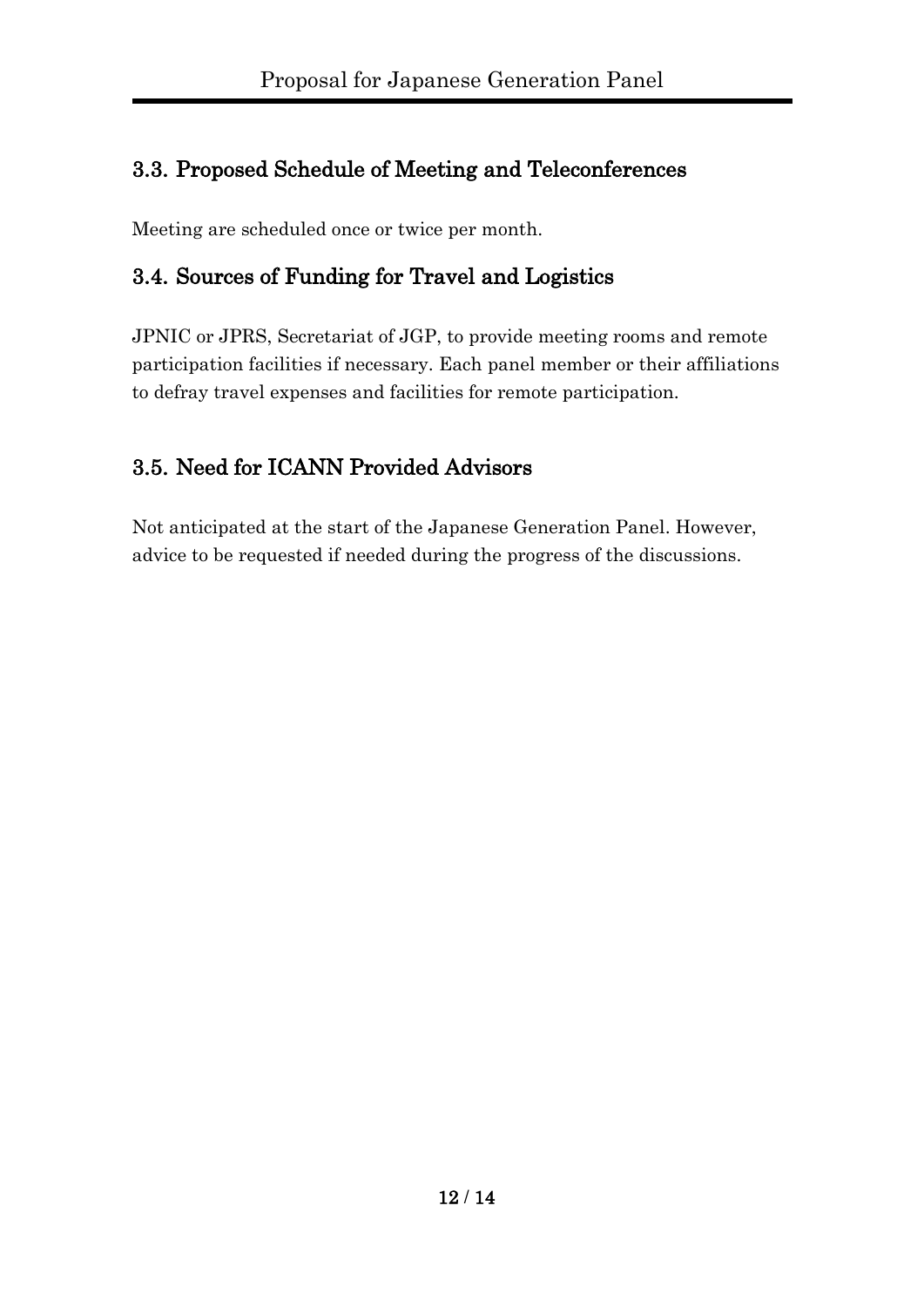# References

- About Japanese Language

Japanese language [<http://en.wikipedia.org/wiki/Japanese\\_language>](http://en.wikipedia.org/wiki/Japanese_language)

- About Japanese trade mark and trade name law

About the designation of the standard characters to prescribe in Trademarks Law Article 5 Clause 3 (In Japanese) [<http://www.jpo.go.jp/shiryou/kijun/kijun2/pdf/syouhyoubin/19\\_01.pdf>](http://www.jpo.go.jp/shiryou/kijun/kijun2/pdf/syouhyoubin/19_01.pdf)

Japan's trademark system [<http://www.jetro.go.jp/en/invest/setting\\_up/laws/section5/page2.html>](http://www.jetro.go.jp/en/invest/setting_up/laws/section5/page2.html)

About using Roman characters for trade names (In Japanese) [<http://www.moj.go.jp/MINJI/minji44.html>](http://www.moj.go.jp/MINJI/minji44.html)

- Character Standards

JIS X 0208 [<http://en.wikipedia.org/wiki/JIS\\_X\\_0208>](http://en.wikipedia.org/wiki/JIS_X_0208)

Unicode [<http://www.unicode.org/>](http://www.unicode.org/)

- Internet Standards

Joint Engineering Team (JET) Guidelines for Internationalized Domain Names (IDN) Registration and Administration for Chinese, Japanese, and Korean

[<http://tools.ietf.org/html/rfc3743>](http://tools.ietf.org/html/rfc3743)

- ICANN Related Documents

Root Zone LGR Project

[<https://community.icann.org/display/croscomlgrprocedure/Root+Zone+L](https://community.icann.org/display/croscomlgrprocedure/Root+Zone+LGR+Project) [GR+Project>](https://community.icann.org/display/croscomlgrprocedure/Root+Zone+LGR+Project)